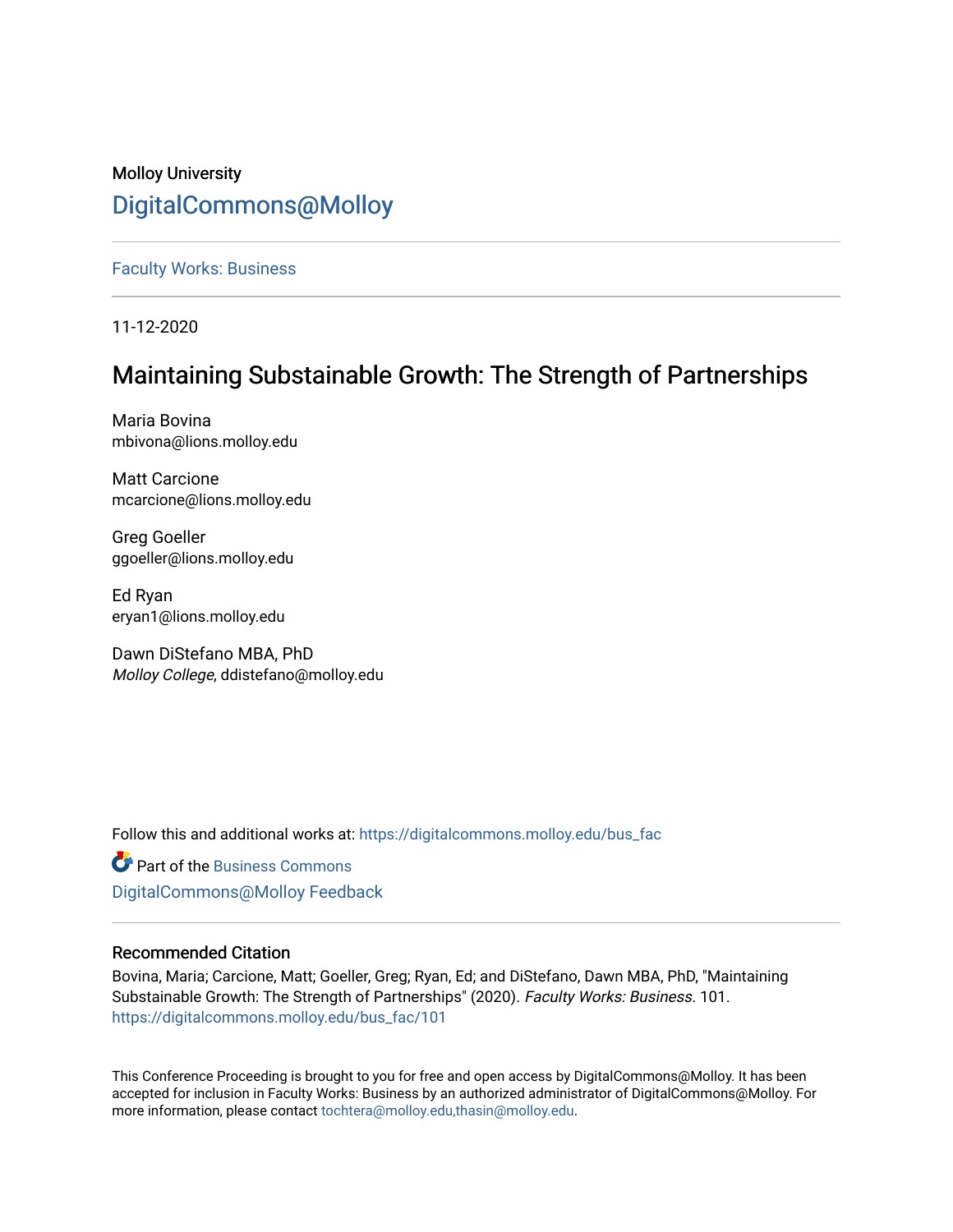# MAINTAINING SUSTAINABLE GROWTH 'THE STRENGTH OF PARTNERSHIPS'

*Maria Bivona* Molloy College 1000 Hempstead Avenue Rockville Centre, NY 11571 USA (917) 885-0076 *mbivona@lions.molloy.edu*

## *Ed Ryan*

(516) 603-4904 *mcarcione@lions.molloy.edu*

1000 Hempstead Avenue

Rockville Centre, NY 11571 USA

*Matt Carcione* Molloy College

Molloy College 1000 Hempstead Avenue Rockville Centre, NY 11571 USA (917) 363-5434 *eryan1@lions.molloy.edu*

#### *Greg Goeller*

Molloy College 1000 Hempstead Avenue Rockville Centre, NY 11571 USA (516) 655-4520 *ggoeller@lions.molloy.edu*

#### *Dr. Dawn DiStefano*

Molloy College 1000 Hempstead Avenue Rockville Centre, NY 11571 USA (631) 365-6529 *ddistefano@molloy.edu*

## *ABSTRACT*

The impact of fruitful partnerships can go a long way to improve society and better the communities in which we live in. Student consulting teams have taken the initiative to conduct field research and establish a wide range of partnerships in order to raise awareness of a local non-profit and continue its mission toward sustainable growth.

This past semester has brought about additional challenges that normally would not be present in order to complete their charge assigned by their client (e.g. non-profit) and do it with finesse. The capstone course is transformational in nature due to the students working with a live non-profit and completing real-world research. If we add to the current learning environment the uncertainties of the global pandemic, we see this transformation of our students amplified due to their unwavering commitment to their client, but also society at large.

This one consulting team's turnkey recommendations really speaks to their perseverance throughout this process and in our current environment. They were able to solidify solid partnerships for this non-profit and push through adversity by coming together as a community for the greater good.

## **Keywords**

Non-profit, partnerships, sustainable partnerships, social responsibility, building community, marketing

## **1 PEDOGOGICAL PHILOSOPHY**

As consulting teams working for a live non-profit, the students have a chance to conduct field research while learning how to collaborate with one another in a civil and productive environment. This process is transformational in it of itself, but when coupled with environmental uncertainty, the students are able to learn even more and to test their limits in a capstone course such as this one. They not only needed to pivot their ideas in support of their assigned non-profit, but pivot the way they collaborate to successfully complete the course and have peace within themselves and one another throughout this entire process. Their efforts were extraordinary and they will become the new model of success among our student body at Molloy College.

The Spring 2020 semester Capstone Class was truly a unique one in that the students kept their poise, tenacity, and their faith to get them through this invaluable course. This paper captures the essence of this semester's triumph while sharing measurable results toward future success. The partnerships that were formed were strategic in that they are not one-time partners for a specific initiative. These new partners can continue to grow with one another to display their social responsibility to their local communities and yet foster relationships surrounded by a local non-profit that speaking to the 'inner good' among people as a whole and bettering society for it. "Goal Consulting, Inc." used the Bloomberg Philanthropies, "Mayor's Challenge" application to guide the consulting experience.

#### **2 THE CONSULTING PROBLEM**

The client is the *Ryan Mullen Strive For Five Charitable Foundation.* This non-profit was created in memory of Ryan Mullen. He was an energetic and caring individual that made a real impact on those that surrounded him in such a short period of time. The organization's primary goal is to spread kindness 'because nice matters'. Ryan had many attributes that made him a very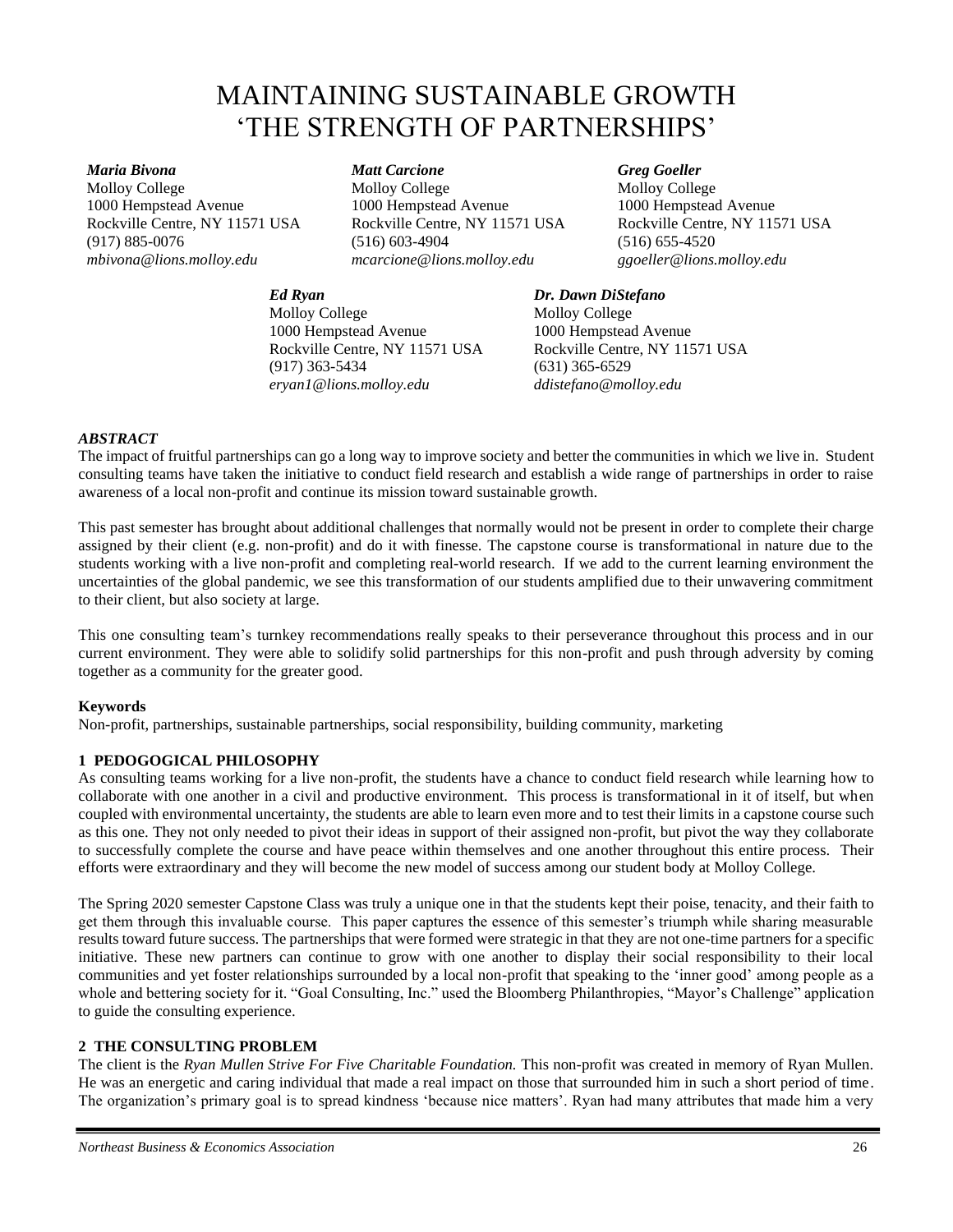special youth in his local community. Our students were successful telling his story to nearby potential partners to garner longterm relationships while continuing his legacy to reshape the culture of our youth. The Founder of the organization served as the direct client for this fourteen-week capstone project.

The *Ryan Mullen Strive For Five Charitable Foundation* spoke of the need to build and maintain partnerships in order to achieve sustainable growth. This consulting team was able to successfully streamline numerous partnerships while marketing one consistent message, 'because nice matters'. It is not perhaps your usual non-profit where the ask is clear that funding is a necessity to move the organization forward and partnering with donors and promoting volunteerism would help support the organization. The hope of this Foundation is simply to spread kindness and understand that the youth of today as well as tomorrow have their unique issues and if properly addressed, it could positively impact future generations and save lives. This concept is one that the students at Molloy at this stage in their lives can resonate with and it really hit home for the entire class. They feel so fortunate to have had a hand in the immediate growth on the Foundation and are committed toward the future growth of this reputable organization with love, empathy, and kindness at the forefront of their collective efforts.

In order to maintain sustainable growth, the partnerships that were solicited had everything to do with Ryan's life in his local community and then the consulting team thought to expand their reach outside the local community spanning the surrounding boroughs. Imagine this taking place during a global pandemic. It was extraordinary to watch the students persevere and strategically form partnerships with the Massapequa Soccer Shop, where Ryan spent a lot of his time playing soccer since he was a young boy. Having had a relationship with Ryan before he passed, they agreed to a magnificent partnership that would certainly continue his legacy and provide ongoing revenue to the organization.

The second partnership was with Mario's Pizzeria in Melville. This was Ryan and his classmates venue to gather during the day in between classes and in the evenings with close family and friends. The exclusive partnership created here will enable the Foundation to utilize their services when creating future charitable events. This partnership can take shape in many ways by providing raffle baskets, catered food at the charitable event, and by promoting donations on premise to a fallen youth in their own neighborhood.

Another partnership that came out of a prior capstone partner now returning to aid another local non-profit is Spectrum Designs. Spectrum formed their partnership with the Foundation to provide a discount toward the non-profit's merchandise sales. The *Ryan Mullen Strive For Five Charitable Foundation* expressed interest in partnering with a local vendor to provide quality custom merchandise at a reasonable cost.

The fourth partnership was with Angie's Market. Angie's Market is a family-owned market that has agreed to participate in a 'pink bread day' which plays a significant role with the overall branding of the organization. For the next several years, the baker at Angie's Market has committed to baking pink bread and fifty percent of the proceeds will benefit the Foundation. Angie's has also agreed to set up a donation box at their location in memory of Ryan.

The fifth and final partnership was made with Super Foodtown in the Bronx. Super Foodtown has made arrangements to set up a donation box in their Bronx location with flyers describing the Foundation and its mission. This would help increase revenue and raise awareness beyond local lines.

With the primary focus of expanding partnerships, Ryan's legacy will surely live on. His message is especially important today as our society is going through a lot of change and it would be very helpful for adolescent teens and young adults to embrace his message and be the example for future generations.

## **3 THE RECOMMENDATIONS**

#### • **Massapequa Soccer Shop.**

The partnership with the soccer shop speaks to one of Ryan's most sacred hobbies. He played locally and abroad. The creation of student scholarships is already being supported by the Foundation and marketing this as well as other aspects of the Foundation in this venue will surely promote additional scholarships to be awarded over time.

#### • **Mario's Pizzeria.**

Once Mario's heard of the untimely death of Ryan, they were more than happy to promote the work of the Foundation. This partnership will go a long way for the organization in that it will provide raffle basket items for charitable events, cater the food for future events, and even promote Ryan's legacy at its venue where friends and family hold Ryan dear to their hearts. This is surely a win-win scenario.